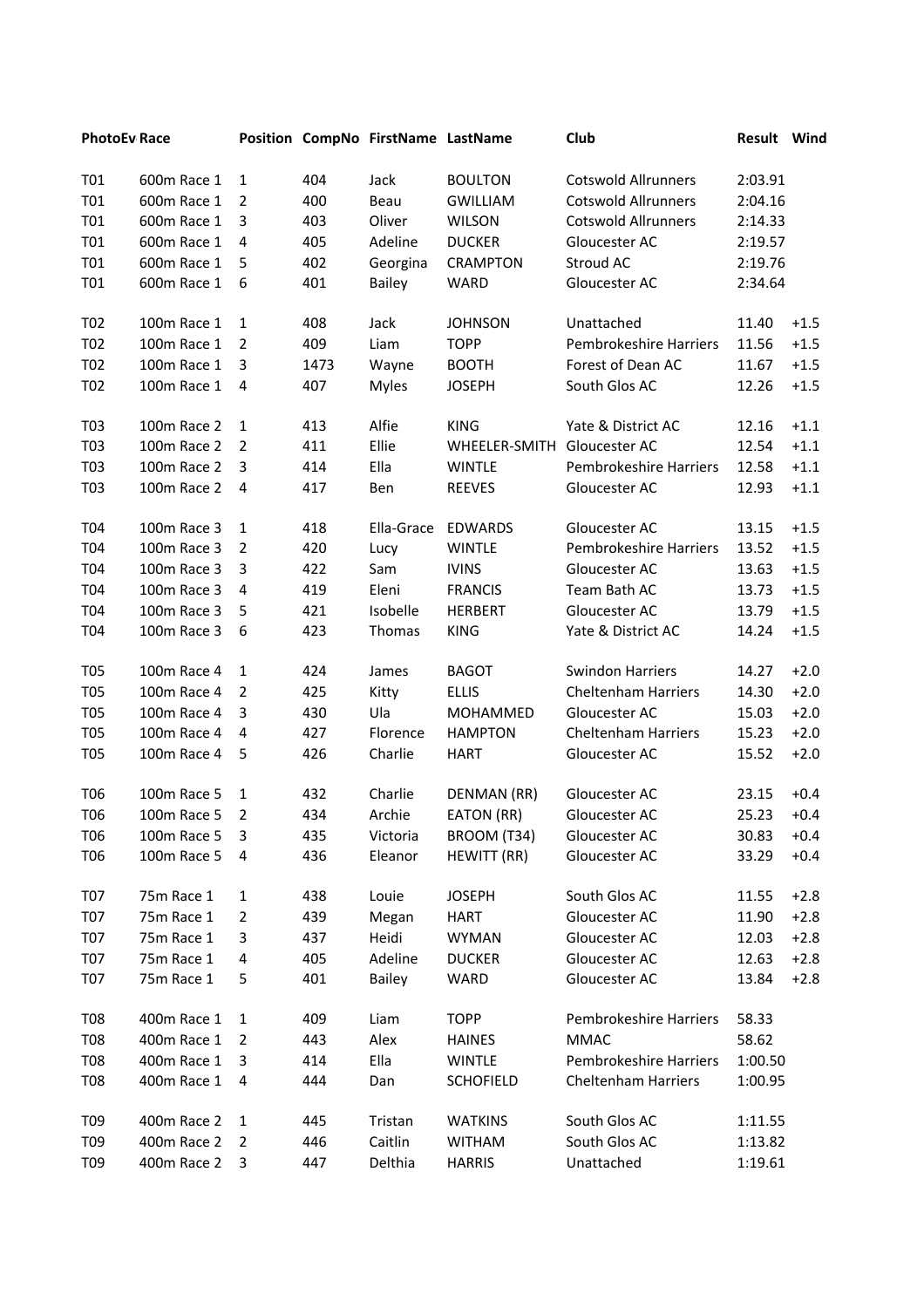| T <sub>10</sub> | 400m Race 2 | 1              | 432 | Charlie      | DENMAN (RR)         | Gloucester AC                 | 1:34.02 |
|-----------------|-------------|----------------|-----|--------------|---------------------|-------------------------------|---------|
| T <sub>10</sub> | 400m Race 2 | 2              | 434 | Archie       | EATON (RR)          | Gloucester AC                 | 1:56.56 |
| T <sub>10</sub> | 400m Race 2 | 3              | 436 | Eleanor      | HEWITT (RR)         | Gloucester AC                 | 2:47.19 |
|                 |             |                |     |              |                     |                               |         |
| T <sub>11</sub> | 800m Race 1 | $\mathbf{1}$   | 449 | Liam         | DAILEY              | Stroud AC                     | 2:02.55 |
| T11             | 800m Race 1 | $\overline{2}$ | 450 | David        | <b>BENDLE</b>       | Stroud AC                     | 2:03.47 |
| T <sub>11</sub> | 800m Race 1 | 3              | 448 | Andrew       | <b>BOWERS</b>       | Gloucester AC                 | 2:04.05 |
| T11             | 800m Race 1 | 4              | 452 | Seamus       | <b>ROBINSON</b>     | Westbury AC                   | 2:09.53 |
| T11             | 800m Race 1 | 5              | 451 | Peter        | <b>WOODWARD</b>     | Forest of Dean AC             | 2:11.32 |
| T11             | 800m Race 1 | 6              | 455 | Ethan        | <b>HOOD</b>         | Gloucester AC                 | 2:14.51 |
| T11             | 800m Race 1 | 7              | 454 | Aaron        | <b>WARBURTON</b>    | Oswestry AC                   | 2:15.49 |
|                 |             |                |     |              |                     |                               |         |
| T <sub>12</sub> | 800m Race 2 | $\mathbf{1}$   | 457 | George       | <b>DALY</b>         | Gloucester AC                 | 2:14.17 |
| T <sub>12</sub> | 800m Race 2 | 2              | 459 | Lexie        | <b>BULL</b>         | Stroud AC                     | 2:15.58 |
| T12             | 800m Race 2 | 3              | 456 | Freya        | <b>BUGLASS</b>      | Avon Valley                   | 2:15.67 |
| T <sub>12</sub> | 800m Race 2 | $\overline{4}$ | 462 | Jacob        | <b>BARRY</b>        | Gloucester AC                 | 2:18.94 |
| T <sub>12</sub> | 800m Race 2 | 5              | 458 | Ruby         | <b>BROOK</b>        | Stroud AC                     | 2:20.01 |
| T <sub>12</sub> | 800m Race 2 | 6              | 461 | Lydia        | ATTWELL             | Stroud AC                     | 2:20.21 |
| T <sub>12</sub> | 800m Race 2 | 7              | 420 | Lucy         | <b>WINTLE</b>       | <b>Pembrokeshire Harriers</b> | 2:25.20 |
|                 |             |                |     |              |                     |                               |         |
| T <sub>13</sub> | 800m Race 3 | $\mathbf{1}$   | 465 | John         | <b>FEATHERSTONE</b> | <b>Newent Runners</b>         | 2:20.00 |
| T <sub>13</sub> | 800m Race 3 | 2              | 424 | James        | <b>BAGOT</b>        | <b>Swindon Harriers</b>       | 2:24.92 |
| T <sub>13</sub> | 800m Race 3 | 3              | 464 | Inca         | PADFIELD            | Stroud AC                     | 2:25.35 |
| T <sub>13</sub> | 800m Race 3 | 4              | 469 | Sophie       | <b>MOORE</b>        | Team Bath AC                  | 2:27.21 |
| T <sub>13</sub> | 800m Race 3 | 5              | 468 | Anna         | MIDGLEY             | Gloucester AC                 | 2:27.62 |
| T <sub>13</sub> | 800m Race 3 | 6              | 467 | <b>Tracy</b> | <b>HINXMAN</b>      | Derby AC                      | 2:29.88 |
| T <sub>13</sub> | 800m Race 3 | 7              | 466 | Florence     | <b>FULLER</b>       | Stroud AC                     | 2:33.92 |
| T <sub>13</sub> | 800m Race 3 | 8              | 470 | Emma         | <b>BENDLE</b>       | Stroud AC                     | 2:35.44 |
|                 |             |                |     |              |                     |                               |         |
| T <sub>14</sub> | 800m Race 4 | $\mathbf{1}$   | 479 | Amelia       | <b>NEWELL</b>       | Gloucester AC                 | 2:25.45 |
| T <sub>14</sub> | 800m Race 4 | 2              | 471 | Seren        | <b>JONES</b>        | <b>Cheltenham Harriers</b>    | 2:28.88 |
| T <sub>14</sub> | 800m Race 4 | 3              | 473 | Daniel       | <b>STEWART</b>      | Gloucester AC                 | 2:33.51 |
| T <sub>14</sub> | 800m Race 4 | 4              | 472 | Tina         | <b>WICKENS</b>      | Gloucester AC                 | 2:36.06 |
| T <sub>14</sub> | 800m Race 4 | 5              | 475 | Lucy         | <b>JEFFERY</b>      | Gloucester AC                 | 2:37.89 |
| T <sub>14</sub> | 800m Race 4 | 6              | 478 | Danielle     | <b>HOPKINS</b>      | Worcester AC                  | 2:38.57 |
| T <sub>14</sub> | 800m Race 4 | 7              | 428 | Ellis        | <b>WOOLLEY</b>      | <b>Cheltenham Harriers</b>    | 2:39.47 |
| T <sub>14</sub> | 800m Race 4 | 8              | 476 | Anaya        | POWIS               | Stroud AC                     | 2:42.94 |
| T14             | 800m Race 4 | 9              | 477 | Tanwen       | <b>BIRD</b>         | Stroud AC                     | 2:54.58 |
|                 |             |                |     |              |                     |                               |         |
| T <sub>15</sub> | 800m Race 5 | 1              | 488 | Charlie      | <b>BOULTON</b>      | <b>Cotswold Allrunners</b>    | 2:31.65 |
| T <sub>15</sub> | 800m Race 5 | 2              | 487 | Chris        | <b>DUCKWORTH</b>    | Tewkesbury RC                 | 2:33.35 |
| T <sub>15</sub> | 800m Race 5 | 3              | 481 | Milly        | <b>FOSTER</b>       | <b>Cheltenham Harriers</b>    | 2:36.61 |
| T <sub>15</sub> | 800m Race 5 | 4              | 483 | Freya        | <b>HOWELL</b>       | <b>Cheltenham Harriers</b>    | 2:38.89 |
| T <sub>15</sub> | 800m Race 5 | 5              | 480 | Gaia         | <b>BOWERMAN</b>     | Stroud AC                     | 2:40.63 |
| T <sub>15</sub> | 800m Race 5 | 6              | 486 | Alice        | <b>STALBERG</b>     | <b>Cheltenham Harriers</b>    | 2:43.96 |
| T <sub>15</sub> | 800m Race 5 | 7              | 484 | Conal        | NAVRUZ              | Stroud AC                     | 2:48.01 |
| T <sub>15</sub> | 800m Race 5 | 8              | 482 | Amber        | SPACKMAN            | Gloucester AC                 | 2:48.84 |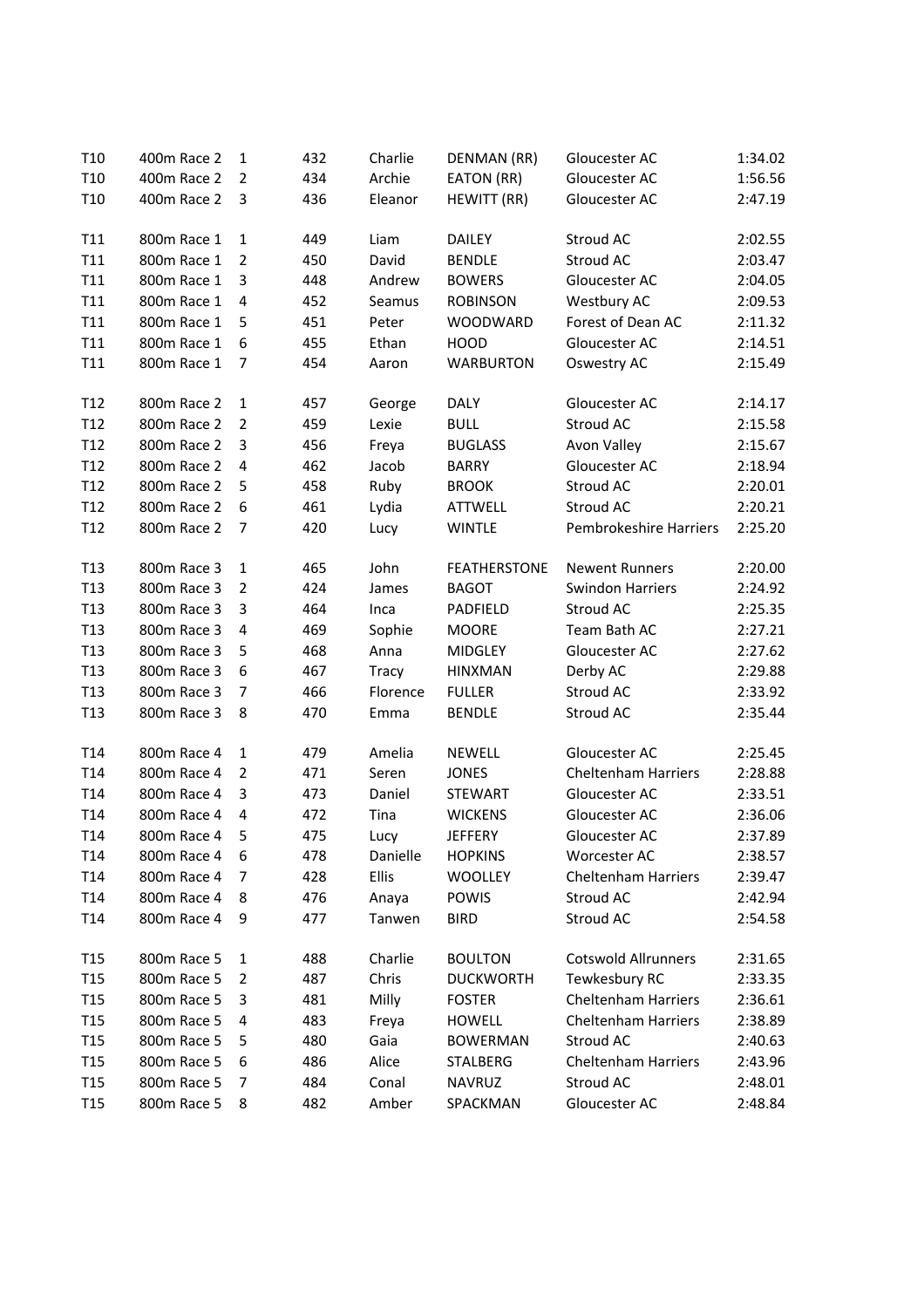| T <sub>16</sub> | 800m Race 6    | 1              | 1405 | Simeon    | <b>FOREMAN</b>     | Malvern Buzzards           | 2:31.18 |
|-----------------|----------------|----------------|------|-----------|--------------------|----------------------------|---------|
| T <sub>16</sub> | 800m Race 6    | $\overline{2}$ | 445  | Tristan   | <b>WATKINS</b>     | South Glos AC              | 2:45.07 |
| T <sub>16</sub> | 800m Race 6    | 3              | 489  | Louisa    | DE VOS             | Worcester AC               | 2:47.34 |
| T <sub>16</sub> | 800m Race 6    | 4              | 492  | Georgia   | <b>HOWELL</b>      | <b>Cheltenham Harriers</b> | 2:48.86 |
| T <sub>16</sub> | 800m Race 6    | 5              | 427  | Florence  | <b>HAMPTON</b>     | <b>Cheltenham Harriers</b> | 2:49.46 |
| T <sub>16</sub> | 800m Race 6    | 6              | 490  | Sebastian | <b>FORREST</b>     | Stroud AC                  | 2:50.23 |
| T <sub>16</sub> | 800m Race 6    | 7              | 425  | Kitty     | <b>ELLIS</b>       | <b>Cheltenham Harriers</b> | 2:51.03 |
| T <sub>16</sub> | 800m Race 6    | 8              | 446  | Caitlin   | <b>WITHAM</b>      | South Glos AC              | 2:53.03 |
| T <sub>16</sub> | 800m Race 6    | 9              | 491  | Chloe     | SHEPHARD           | Gloucester AC              | 3:00.87 |
| T <sub>17</sub> | 800m Race 7    | $\mathbf{1}$   | 496  | Elen      | <b>RUCK</b>        | Westbury AC                | 2:41.88 |
| T <sub>17</sub> | 800m Race 7    | $\overline{2}$ | 499  | Ruth      | <b>BROOK</b>       | Gloucester AC              | 2:46.41 |
| T <sub>17</sub> | 800m Race 7    | 3              | 1446 | Katie     | O'NEILL            | <b>Cheltenham Harriers</b> | 2:46.90 |
| T <sub>17</sub> | 800m Race 7    | 4              | 497  | Sienna    | ROSEWELL           | Stroud AC                  | 2:48.73 |
| T17             | 800m Race 7    | 5              | 485  | Freya     | <b>MCFADDEN</b>    | Stroud AC                  | 2:50.70 |
| T <sub>17</sub> | 800m Race 7    | 6              | 494  | Esther    | <b>RUMSEY</b>      | Stroud AC                  | 2:50.97 |
| T <sub>17</sub> | 800m Race 7    | 7              | 498  | Amber     | <b>HOPKINS</b>     | Worcester AC               | 2:55.47 |
| T17             | 800m Race 7    | 8              | 495  | Keira     | <b>BARRY</b>       | Gloucester AC              | 2:56.91 |
| T <sub>18</sub> | 800m Race 8    | $\mathbf{1}$   | 1401 | Paul      | LOVERIDGE          | Gloucester AC              | 2:40.82 |
| <b>T18</b>      | 800m Race 8    | $\overline{2}$ | 1407 | Isaac     | <b>BOYD</b>        | <b>Cotswold Allrunners</b> | 2:47.54 |
| T <sub>18</sub> | 800m Race 8    | 3              | 1406 | Ben       | <b>BATTERHAM</b>   | <b>Cotswold Allrunners</b> | 2:56.74 |
| T <sub>18</sub> | 800m Race 8    | 4              | 1402 | Coco      | WICKENS-SHAW       | Gloucester AC              | 2:56.84 |
| T <sub>18</sub> | 800m Race 8    | 5              | 1403 | Jessica   | <b>STRINGER</b>    | Gloucester AC              | 2:59.61 |
| T <sub>18</sub> | 800m Race 8    | 6              | 1408 | Nicola    | <b>WATERS</b>      | Gloucester AC              | 3:11.37 |
| T <sub>19</sub> | 1500m Race 1 1 |                | 1411 | James     | <b>DENNE</b>       | Gloucester AC              | 4:16.77 |
| T <sub>19</sub> | 1500m Race 1 2 |                | 1410 | Mat       | <b>DWERRYHOUSE</b> | <b>Cheltenham Harriers</b> | 4:27.14 |
| T <sub>19</sub> | 1500m Race 1 3 |                | 1412 | Steve     | <b>KENYON</b>      | Gloucester AC              | 4:30.71 |
| T <sub>19</sub> | 1500m Race 1 4 |                | 451  | Peter     | <b>WOODWARD</b>    | Forest of Dean AC          | 4:33.41 |
| T <sub>19</sub> | 1500m Race 1 5 |                | 1413 | Roger     | <b>MULLINS</b>     | <b>Cheltenham Harriers</b> | 4:34.30 |
| T <sub>19</sub> | 1500m Race 1 6 |                | 1414 | Kiya      | <b>DEE</b>         | <b>Cheltenham Harriers</b> | 4:42.09 |
| T <sub>19</sub> | 1500m Race 1 7 |                | 443  | Alex      | <b>HAINES</b>      | <b>MMAC</b>                | 4:48.11 |
| T <sub>19</sub> | 1500m Race 1 8 |                | 444  | Dan       | <b>SCHOFIELD</b>   | <b>Cheltenham Harriers</b> | 4:54.06 |
| T <sub>20</sub> | 1500m Race 2 1 |                | 1416 | Max       | SHEPPARD           | Gloucester AC              | 4:45.39 |
| T <sub>20</sub> | 1500m Race 2 2 |                | 1418 | Jason     | <b>TILLEY</b>      | Gloucester AC              | 4:46.75 |
| T <sub>20</sub> | 1500m Race 2 3 |                | 1417 | Nick      | <b>HITCHINGS</b>   | Worcester AC               | 4:51.90 |
| T20             | 1500m Race 2 4 |                | 1419 | Matilda   | <b>ASHLEY</b>      | Gloucester AC              | 4:53.58 |
| T <sub>20</sub> | 1500m Race 2 5 |                | 1423 | Merryn    | <b>HILTON</b>      | Stroud AC                  | 5:03.64 |
| T <sub>20</sub> | 1500m Race 2 6 |                | 1426 | Taya      | <b>DEE</b>         | <b>Cheltenham Harriers</b> | 5:04.44 |